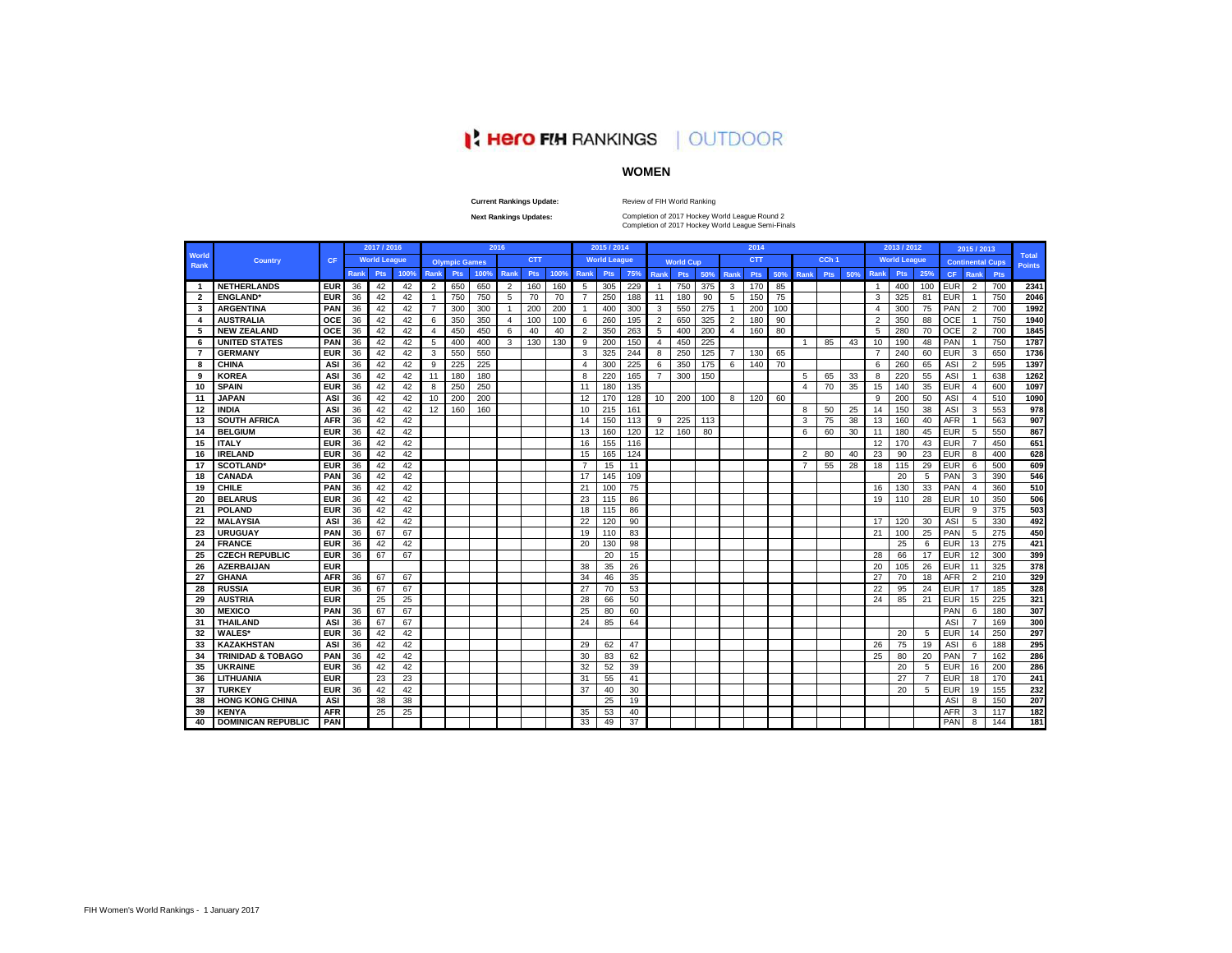| 41 | <b>BRAZIL</b>           | <b>PAN</b> |    | 28 | 28 |  |  |  |    |    |          |  |  |  |  | 29 | 62 | 16             | PAN        | 9            | 135 | 179 |
|----|-------------------------|------------|----|----|----|--|--|--|----|----|----------|--|--|--|--|----|----|----------------|------------|--------------|-----|-----|
| 42 | <b>FIJI</b>             | <b>OCE</b> | 36 | 67 | 67 |  |  |  |    | 20 | 15       |  |  |  |  | 30 | 58 | 15             | OCE        | 3            | 81  | 178 |
| 43 | <b>SINGAPORE</b>        | ASI        | 36 | 42 | 42 |  |  |  | 36 | 42 | 32       |  |  |  |  |    | 20 | 5              | ASI        | 10           | 84  | 163 |
| 44 | <b>SWITZERLAND</b>      | <b>EUR</b> |    | 20 | 20 |  |  |  |    |    |          |  |  |  |  |    |    |                | <b>EUR</b> | 20           | 140 | 160 |
| 45 | <b>SRI LANKA</b>        | ASI        |    | 30 | 30 |  |  |  |    | 30 | 23       |  |  |  |  |    | 25 | 6              | ASI        | 11           | 78  | 137 |
| 46 | <b>CROATIA</b>          | <b>EUR</b> |    |    |    |  |  |  |    |    |          |  |  |  |  |    |    |                | <b>EUR</b> | 21           | 125 | 125 |
| 47 | <b>PAPUA NEW GUINEA</b> | <b>OCE</b> |    | 30 | 30 |  |  |  |    | 30 | 23       |  |  |  |  |    | 28 | $\overline{7}$ | <b>OCE</b> | $\mathbf{A}$ | 54  | 114 |
| 48 | <b>SLOVAKIA</b>         | <b>EUR</b> |    |    |    |  |  |  |    |    |          |  |  |  |  |    |    |                | <b>EUR</b> | 22           | 110 | 110 |
| 49 | <b>NAMIBIA</b>          | <b>AFR</b> |    |    |    |  |  |  |    |    |          |  |  |  |  |    |    |                | AFR        | $\Delta$     | 108 | 108 |
| 50 | <b>SAMOA</b>            | <b>OCE</b> |    |    |    |  |  |  |    | 20 | 15       |  |  |  |  |    | 27 | $\overline{7}$ | <b>OCE</b> | 3            | 81  | 103 |
| 51 | <b>PARAGUAY</b>         | <b>PAN</b> |    | 27 | 27 |  |  |  |    |    |          |  |  |  |  |    |    |                | PAN        | 12           | 75  | 102 |
| 52 | <b>GREECE</b>           | <b>EUR</b> |    |    |    |  |  |  |    |    |          |  |  |  |  |    |    |                | <b>EUR</b> | 23           | 95  | 95  |
| 53 | <b>TANZANIA</b>         | <b>AFR</b> |    |    |    |  |  |  |    | 20 | 15       |  |  |  |  |    |    |                | <b>AFR</b> | 5            | 77  | 92  |
| 54 | <b>BARBADOS</b>         | PAN        |    |    |    |  |  |  |    | 30 | 23       |  |  |  |  |    | 20 | 5              | PAN        | 14           | 63  | 90  |
| 55 | <b>CHINESE TAIPEI</b>   | ASI        |    |    |    |  |  |  |    |    |          |  |  |  |  |    |    |                | ASI        | 9            | 90  | 90  |
| 56 | <b>CUBA</b>             | PAN        |    |    |    |  |  |  |    |    |          |  |  |  |  |    |    |                | PAN        | 10           | 88  | 88  |
| 57 | <b>GUYANA</b>           | PAN        |    |    |    |  |  |  |    |    |          |  |  |  |  |    | 25 | - 6            | PAN        | 11           | 81  | 88  |
| 58 | <b>JAMAICA</b>          | PAN        |    |    |    |  |  |  |    | 22 | 17       |  |  |  |  |    |    |                | PAN        | 15           | 56  | 73  |
| 59 | <b>PAKISTAN</b>         | ASI        |    |    |    |  |  |  |    |    |          |  |  |  |  |    |    |                | ASI        | 12           | 72  | 72  |
| 60 | <b>ZIMBABWE</b>         | <b>AFR</b> |    |    |    |  |  |  |    |    |          |  |  |  |  |    |    |                | <b>AFR</b> | 6            | 70  | 70  |
| 61 | <b>BERMUDA</b>          | PAN        |    |    |    |  |  |  |    |    |          |  |  |  |  |    |    |                | PAN        | 13           | 69  | 69  |
| 62 | <b>NIGERIA</b>          | <b>AFR</b> |    | 20 | 20 |  |  |  |    |    |          |  |  |  |  |    | 20 | 5              | <b>AFR</b> |              | 32  | 57  |
| 63 | PERU                    | PAN        |    | 20 | 20 |  |  |  |    | 25 | 19       |  |  |  |  |    |    |                | PAN        |              |     | 39  |
| 64 | <b>VENEZUELA</b>        | PAN        |    |    |    |  |  |  |    |    | $\Omega$ |  |  |  |  |    | 28 | $\overline{7}$ | PAN        | 16           | 29  | 36  |
| 65 | <b>GUATEMALA</b>        | PAN        |    | 20 | 20 |  |  |  |    | 20 | 15       |  |  |  |  |    |    |                | PAN        |              |     | 35  |
| 66 | <b>SOLOMON ISLANDS</b>  | <b>OCE</b> |    | 25 | 25 |  |  |  |    |    |          |  |  |  |  |    |    |                | OCE        |              |     | 25  |
| 67 | <b>VANUATU</b>          | <b>OCE</b> |    |    |    |  |  |  |    | 25 | 19       |  |  |  |  |    | 20 | 5              | <b>OCE</b> |              |     | 24  |
| 68 | <b>BRUNEI</b>           | ASI        |    | 23 | 23 |  |  |  |    |    |          |  |  |  |  |    |    |                | ASI        |              |     | 23  |
| 69 | <b>CAMBODIA</b>         | ASI        |    | 22 | 22 |  |  |  |    |    |          |  |  |  |  |    |    |                | ASI        |              |     | 22  |
| 70 | <b>TONGA</b>            | <b>OCE</b> |    | 20 | 20 |  |  |  |    |    |          |  |  |  |  |    |    |                | <b>OCE</b> |              |     | 20  |
| 71 | <b>PUERTO RICO</b>      | PAN        |    |    |    |  |  |  |    | 23 | 17       |  |  |  |  |    |    |                | PAN        |              |     | 17  |
| 72 | <b>MYANMAR</b>          | ASI        |    |    |    |  |  |  |    | 20 | 15       |  |  |  |  |    |    |                | <b>ASI</b> |              |     | 15  |

Notes

 $^\star$ 

Where teams have the same total of WR points, ranking is determined by the highest placement at the most recent FIH or continental event

Points for Great Britain shared by England, Scotland, Wales proportionally based upon the number of matches played by players from each nation in Great Britain team.

From 2014 teams which win a Qualifying World League Tournament receive a bonus of 25 points

Kenya deducted 16 points for their late arrival at World League Round 2, February 2015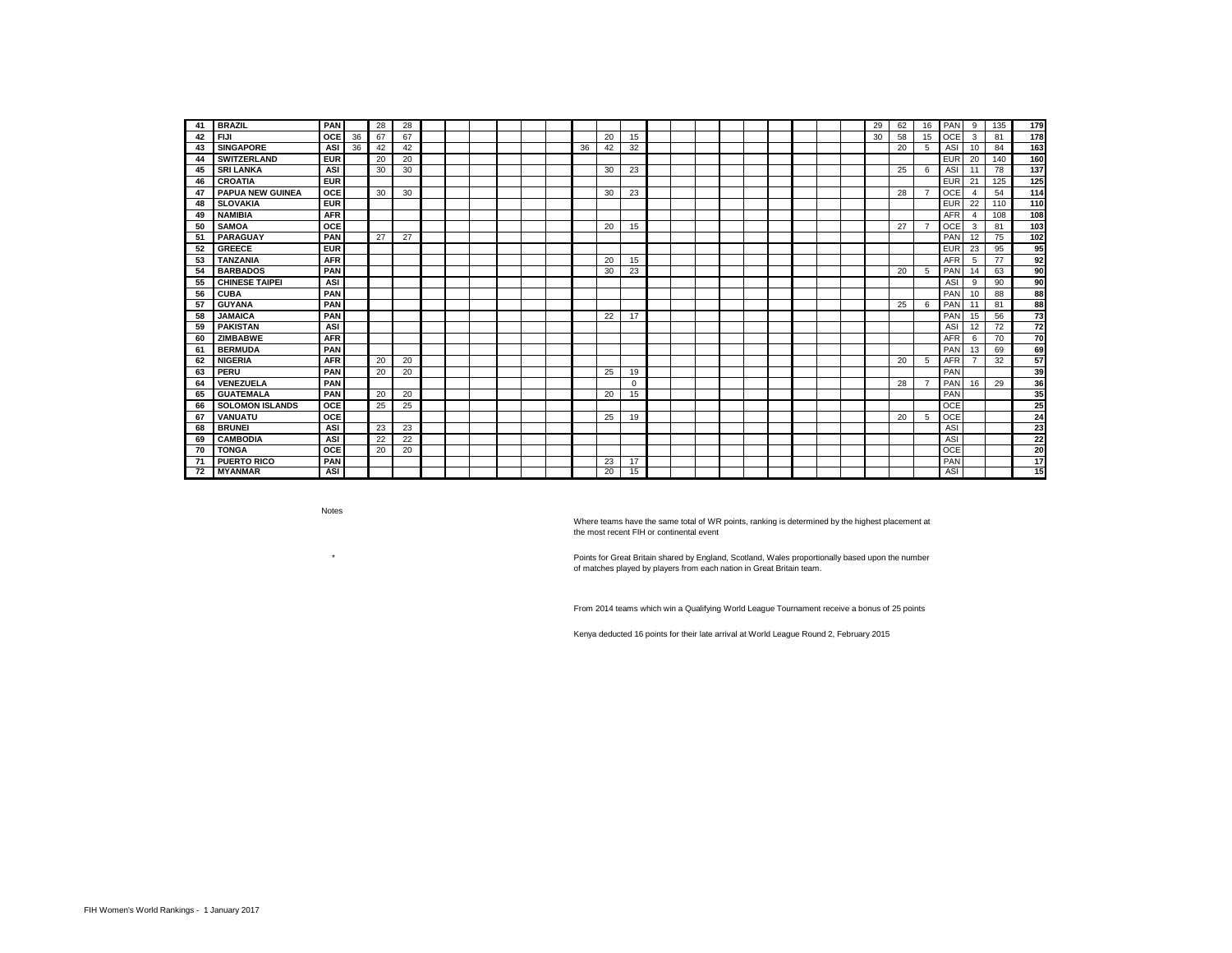

#### **CONTINENTAL RANKINGS -- WOMEN** *DECEMBER 2015*

#### *IMPORTANT NOTE*

#### *NOTE: The ranking points allocated to each country are to establish Continental Ranking ONLY. Separate points are then allocated to each country based upon the weightings fixed for each CF*

## **AFRICAN HOCKEY FEDERATION (WOMEN)**

|            |            |      |                              |      |            | 2013                         |     |                  |
|------------|------------|------|------------------------------|------|------------|------------------------------|-----|------------------|
| CF Ranking | Country    |      | <b>Africa Cup of Nations</b> |      |            | <b>Africa Cup of Nations</b> |     | <b>Total Pts</b> |
|            |            | Rank | <b>Pts</b>                   | 100% | Rank       | <b>Pts</b>                   | 50% |                  |
|            | <b>RSA</b> |      | 563                          | 563  |            | 563                          | 281 | 844              |
|            | <b>GHA</b> |      | 210                          | 210  |            | 210                          | 105 | 315              |
|            | <b>KEN</b> |      | 117                          | 117  |            | 117                          | ວອ  | 176              |
|            | <b>NAM</b> |      | 108                          | 108  | <b>DNP</b> |                              |     | 108              |
|            | TAN        |      | 32<br>ےت                     | 32   |            | 108                          |     |                  |
|            | ZIM        |      | $\rightarrow$                | --   | <b>DNP</b> |                              |     |                  |
|            | <b>NGR</b> |      | 70                           |      | <b>DNP</b> |                              |     | $\sim$<br>70     |

## **ASIAN HOCKEY FEDERATION (WOMEN)**

| 2015                         |      |            | 2013                         |     |                  |                   |                |            | 2014               |      |          | 2013             |     |                  |
|------------------------------|------|------------|------------------------------|-----|------------------|-------------------|----------------|------------|--------------------|------|----------|------------------|-----|------------------|
| <b>Africa Cup of Nations</b> |      |            | <b>Africa Cup of Nations</b> |     | <b>Total Pts</b> | <b>CF Ranking</b> | <b>Country</b> |            | <b>Asian Games</b> |      |          | <b>Asian Cup</b> |     | <b>Total Pts</b> |
| <b>Pts</b>                   | 100% | Rank       | Pts                          | 50% |                  |                   |                | Rank       | <b>Pts</b>         | 100% | Rank     | <b>Pts</b>       | 50% |                  |
| 563<br>563                   |      |            | 563                          | 281 | 844              |                   | <b>KOR</b>     |            | 638                | 638  |          | 595              | 298 | 935              |
| 210                          | 210  |            | 210                          | 105 | 315              |                   | <b>CHN</b>     | $\sim$     | 595                | 595  |          | 510              | 255 | 850              |
| 117                          | 117  | -5         | 117                          | 59  | 176              | 3                 | IND*           | -5         | 553                | 553  | 3        | 553              | 276 | 829              |
| 108                          | 108  | <b>DNP</b> |                              |     | 108              | 4                 | JPN*           |            | 510                | 510  |          | 638              | 319 | 829              |
| 32                           | 32   |            | 108                          | 54  | 86               |                   | <b>MAS</b>     |            | 330                | 330  |          | 330              | 165 | 495              |
| 77                           | 77   | <b>DNP</b> |                              |     | 77               | 6                 | KAZ            | 6          | 188                | 188  | h        | 188              | 94  | 281              |
| 70<br>70                     |      | <b>DNP</b> |                              |     | 70               |                   | HKG            | 8          | 150                | 150  | $\Omega$ | 150              | 75  | 225              |
|                              |      |            |                              |     |                  | $\Omega$<br>ŏ     | <b>THA</b>     |            | 169                | 169  |          | 90               | 45  | 214              |
|                              |      |            |                              |     |                  | 9                 | TPE            | o          | 90                 | 90   |          | 169              | 84  | 174              |
|                              |      |            |                              |     |                  | 10                | SRI            | <b>DNP</b> |                    |      | 10       | 84               | 42  | 42               |
|                              |      |            |                              |     |                  |                   | SIN            | <b>DNP</b> |                    |      |          | 78               | 39  | 39               |
|                              |      |            |                              |     |                  | 12                | <b>PAK</b>     | <b>DNP</b> |                    |      | 12       | 72               | 36  | 36               |

## **OCEANIA HOCKEY FEDERATION (WOMEN)**

|            |      | <u>zu i :</u>                        |     |             | ZU 13                                |       |                  |                   |               |            | 2015           |                     |      | 2013                |             |                  |
|------------|------|--------------------------------------|-----|-------------|--------------------------------------|-------|------------------|-------------------|---------------|------------|----------------|---------------------|------|---------------------|-------------|------------------|
| Country    |      | <b>European Nations Championship</b> |     |             | <b>European Nations Championship</b> |       | <b>Total Pts</b> | <b>CF Ranking</b> | <b>Countr</b> |            |                |                     |      | Oceania Cui         |             | <b>Total Pts</b> |
|            | Rank |                                      | 00% | <u>Rank</u> |                                      |       |                  |                   |               |            |                | 100%                | Rank |                     | <b>ROOZ</b> |                  |
| <b>ENG</b> |      | 750                                  | 750 |             | 700<br>7 UU                          | - 350 | 1100             |                   | AUS           |            | $- - -$<br>750 | 750                 |      | 750                 | 375         | 1125             |
| NED*       |      | $\sim$ 0.0<br>טע                     | 700 |             | 650                                  | 325   | 1025             |                   | NZL           |            | 700            | $\sim$ 0.00<br>7 UU |      | $\sim$ $\sim$<br>υu | 350         | 1050             |
| GER*       |      | 650                                  | 650 |             | 750                                  | 375   | 1025             |                   | SAM           |            |                | $^{\circ}$          |      |                     |             |                  |
| ESP        |      | 600                                  | 600 |             | 550                                  | 275   | 875              |                   | <b>PNG</b>    | <b>DNP</b> |                |                     |      |                     |             |                  |

## **PAN AMERICAN HOCKEY FEDERATION (WOMEN)**

|                 | POL        |            | 400                                                                                                                                 | 400 | 10         | 350 | 175 | 575 |                   |            |                   | 2015                      |      |            | 2013                    |     |                  |
|-----------------|------------|------------|-------------------------------------------------------------------------------------------------------------------------------------|-----|------------|-----|-----|-----|-------------------|------------|-------------------|---------------------------|------|------------|-------------------------|-----|------------------|
| 10              | <b>BLR</b> |            | 325                                                                                                                                 | 325 | 8          | 400 | 200 | 525 | <b>CF Ranking</b> | Country    |                   | <b>Pan American Games</b> |      |            | <b>Pan American Cup</b> |     | <b>Total Pts</b> |
| 11              | AZE        | 12         | 300                                                                                                                                 | 300 | 11         | 325 | 163 | 463 |                   |            | Rank              | <b>Pts</b>                | 100% | Rank       | <b>Pts</b>              | 50% |                  |
| 12 <sup>°</sup> | CZE        | 10         | 350                                                                                                                                 | 350 | 18         | 170 | 85  | 435 |                   | <b>USA</b> |                   | 750                       | 750  |            | 700                     | 350 | 1100             |
| 13              | <b>FRA</b> | 14         | 250                                                                                                                                 | 250 | 12         | 300 | 150 | 400 |                   | ARG        |                   | 700                       | 700  |            | 750                     | 375 | 1075             |
| 14              | WAL        | 13         | 275                                                                                                                                 | 275 | 17         | 185 | 93  | 368 |                   | CAN        |                   | 390                       | 390  |            | 390                     | 195 | 585              |
| 15              | AUT        | 15         | 225                                                                                                                                 | 225 | 13         | 275 | 138 | 363 |                   | CHI        |                   | 360                       | 360  |            | 360                     | 180 | 540              |
| 16              | <b>UKR</b> | 16         | 200                                                                                                                                 | 200 | 14         | 250 | 125 | 325 |                   | URU        |                   | 275                       | 275  |            | 180                     | 90  | 365              |
| 17              | <b>RUS</b> | 17         | 185                                                                                                                                 | 185 | 15         | 225 | 113 | 298 |                   | <b>MEX</b> |                   | 180                       | 180  |            | 275                     | 138 | 318              |
| 18              | LTU        | 18         | 170                                                                                                                                 | 170 | 16         | 200 | 100 | 270 |                   | <b>TTO</b> |                   | 135                       | 135  |            | 162                     | 81  | 216              |
| 19              | <b>TUR</b> | 19         | 155                                                                                                                                 | 155 | 20         | 140 | 70  | 225 |                   | <b>DOM</b> |                   | 162                       | 162  | <b>DNP</b> |                         |     | 162              |
| 20              | SUI        | 21         | 110                                                                                                                                 | 110 | 19         | 155 | 78  | 188 |                   | <b>BRA</b> | 10                | 88                        | 88   |            | 135                     | 68  | 155              |
| 21              | CRO        | 20         | 125                                                                                                                                 | 125 | <b>DNP</b> |     |     | 125 | 10                | <b>CUB</b> |                   | 144                       | 144  | <b>DNP</b> |                         |     | 144              |
| 22              | <b>SVK</b> | <b>DNP</b> |                                                                                                                                     |     | 21         | 125 | 63  | 63  | 11                | GUY        | 13                | 69                        | 69   |            | 144                     | 72  | 141              |
| 23              | GRE        | <b>DNP</b> |                                                                                                                                     |     | 22         | 110 | 55  | 55  | 12                | PAR        | $12 \overline{ }$ | 63                        | 63   | 10         | 88                      | 44  | 106              |
|                 |            |            |                                                                                                                                     |     |            |     |     |     | 13                | <b>BER</b> | 15                | 56                        | 56   |            | 81                      | 41  | 97               |
|                 |            |            |                                                                                                                                     |     |            |     |     |     | 14                | <b>BAR</b> | 11                | 81                        | 81   | <b>DNP</b> |                         |     | 81               |
|                 |            |            |                                                                                                                                     |     |            |     |     |     | 15                | <b>JAM</b> | 14                | 63                        | 63   | <b>DNP</b> |                         |     | 63               |
|                 |            |            | here points are equal for 4-year cycle, team with most recent best result at CF Championships or FIH Global Event is ranked higher. |     |            |     |     |     | 16                | <b>VEN</b> | 16                | 29                        | 29   | <b>DNP</b> |                         |     | 29               |

## **EUROPEAN HOCKEY FEDERATION (WOMEN)**

|                   |                   |                          | 2015                                 |      |                          | 2013                                 |     |                  |                   |            |                | 2015                      |      |                                               | 2013             |     |
|-------------------|-------------------|--------------------------|--------------------------------------|------|--------------------------|--------------------------------------|-----|------------------|-------------------|------------|----------------|---------------------------|------|-----------------------------------------------|------------------|-----|
| <b>CF Ranking</b> | Country           |                          | <b>European Nations Championship</b> |      |                          | <b>European Nations Championship</b> |     | <b>Total Pts</b> | <b>CF Ranking</b> | Country    |                | Oceania Cup               |      |                                               | Oceania Cup      |     |
|                   |                   | Rank                     | Pts                                  | 100% | Rank                     | <b>Pts</b>                           | 50% |                  |                   |            | Rank           | <b>Pts</b>                | 100% | Rank                                          | <b>Pts</b>       | 50% |
|                   | <b>ENG</b>        |                          | 750                                  | 750  | 2                        | 700                                  | 350 | 1100             |                   | AUS        |                | 750                       | 750  |                                               | 750              | 375 |
| $\overline{2}$    | NED*              | $\overline{2}$           | 700                                  | 700  | 3                        | 650                                  | 325 | 1025             | $\overline{2}$    | NZL        | 2              | 700                       | 700  | $\overline{2}$                                | 700              | 350 |
| 3                 | GER*              | 3                        | 650                                  | 650  |                          | 750                                  | 375 | 1025             | $\sim$            | SAM        | 3              | 81                        | 81   | 3                                             | 81               | 41  |
|                   | ESP               | 4                        | 600                                  | 600  | 5                        | 550                                  | 275 | 875              |                   | <b>PNG</b> | <b>DNP</b>     |                           |      |                                               | 54               | 27  |
| 5                 | <b>BEL</b>        | 5                        | 550                                  | 550  | $\boldsymbol{\Lambda}$   | 600                                  | 300 | 850              |                   |            |                |                           |      |                                               |                  |     |
|                   | SCO               | 6                        | 500                                  | 500  | 6                        | 500                                  | 250 | 750              |                   |            |                |                           |      |                                               |                  |     |
|                   | <b>ITA</b>        | $\overline{ }$           | 450                                  | 450  | 9                        | 375                                  | 188 | 638              |                   |            |                |                           |      | <b>PAN AMERICAN HOCKEY FEDERATION (WOMEN)</b> |                  |     |
| <sub>8</sub>      | <b>IRL</b>        | 9                        | 375                                  | 375  | $\overline{\phantom{a}}$ | 450                                  | 225 | 600              |                   |            |                |                           |      |                                               |                  |     |
| $\mathbf{q}$      | POL               | $\mathsf{R}$             | 400                                  | 400  | 10 <sup>1</sup>          | 350                                  | 175 | 575              |                   |            |                | 2015                      |      |                                               | 2013             |     |
| 10                | <b>BLR</b>        | 11                       | 325                                  | 325  | 8                        | 400                                  | 200 | 525              | <b>CF Ranking</b> | Country    |                | <b>Pan American Games</b> |      |                                               | Pan American Cup |     |
| 11                | AZE               | 12                       | 300                                  | 300  | 11                       | 325                                  | 163 | 463              |                   |            | Rank           | <b>Pts</b>                | 100% | Rank                                          | <b>Pts</b>       |     |
| 12 <sup>2</sup>   | <b>CZE</b>        | 10                       | 350                                  | 350  | 18                       | 170                                  | 85  | 435              |                   | <b>USA</b> |                | 750                       | 750  | $\overline{2}$                                | 700              |     |
| 13                | <b>FRA</b>        | 14                       | 250                                  | 250  | 12                       | 300                                  | 150 | 400              | $\sim$            | ARG        | $\overline{2}$ | 700                       | 700  |                                               | 750              |     |
| 14                | WAL               | 13                       | 275                                  | 275  | 17                       | 185                                  | 93  | 368              | 3                 | CAN        | 3              | 390                       | 390  | $\mathcal{R}$                                 | 390              |     |
| 15                | AUT               | 15                       | 225                                  | 225  | 13                       | 275                                  | 138 | 363              |                   | CHI        |                | 360                       | 360  |                                               | 360              |     |
| 16                | <b>UKR</b>        | 16                       | 200                                  | 200  | 14                       | 250                                  | 125 | 325              | 5                 | URU        | 5              | 275                       | 275  | 6                                             | 180              |     |
| 17                | <b>RUS</b>        | 17                       | 185                                  | 185  | 15                       | 225                                  | 113 | 298              | 6                 | <b>MEX</b> | 6              | 180                       | 180  |                                               | 275              |     |
| 18                | LTU               | 18                       | 170                                  | 170  | 16                       | 200                                  | 100 | 270              |                   | <b>TTO</b> | 9              | 135                       | 135  |                                               | 162              |     |
| 19                | <b>TUR</b>        | 19                       | 155                                  | 155  | 20                       | 140                                  | 70  | 225              | 8                 | <b>DOM</b> | -              | 162                       | 162  | <b>DNP</b>                                    |                  |     |
| 20                | <b>SUI</b>        | 21                       | 110                                  | 110  | 19                       | 155                                  | 78  | 188              | $\Omega$          | <b>BRA</b> | 10             | 88                        | 88   | $\Omega$                                      | 135              |     |
|                   |                   |                          |                                      |      |                          |                                      |     |                  |                   |            |                |                           |      |                                               |                  |     |
| 21                | CRO               | 20                       | 125                                  | 125  | <b>DNP</b>               |                                      |     | 125              | 10                | <b>CUB</b> | 8              | 144                       | 144  | <b>DNP</b>                                    |                  |     |
| 22                | <b>SVK</b><br>GRE | <b>DNP</b><br><b>DNP</b> |                                      |      | 21                       | 125                                  | 63  | 63<br>55         | 11                | GUY<br>PAR | 13             | 69                        | 69   | R                                             | 144              | 72  |